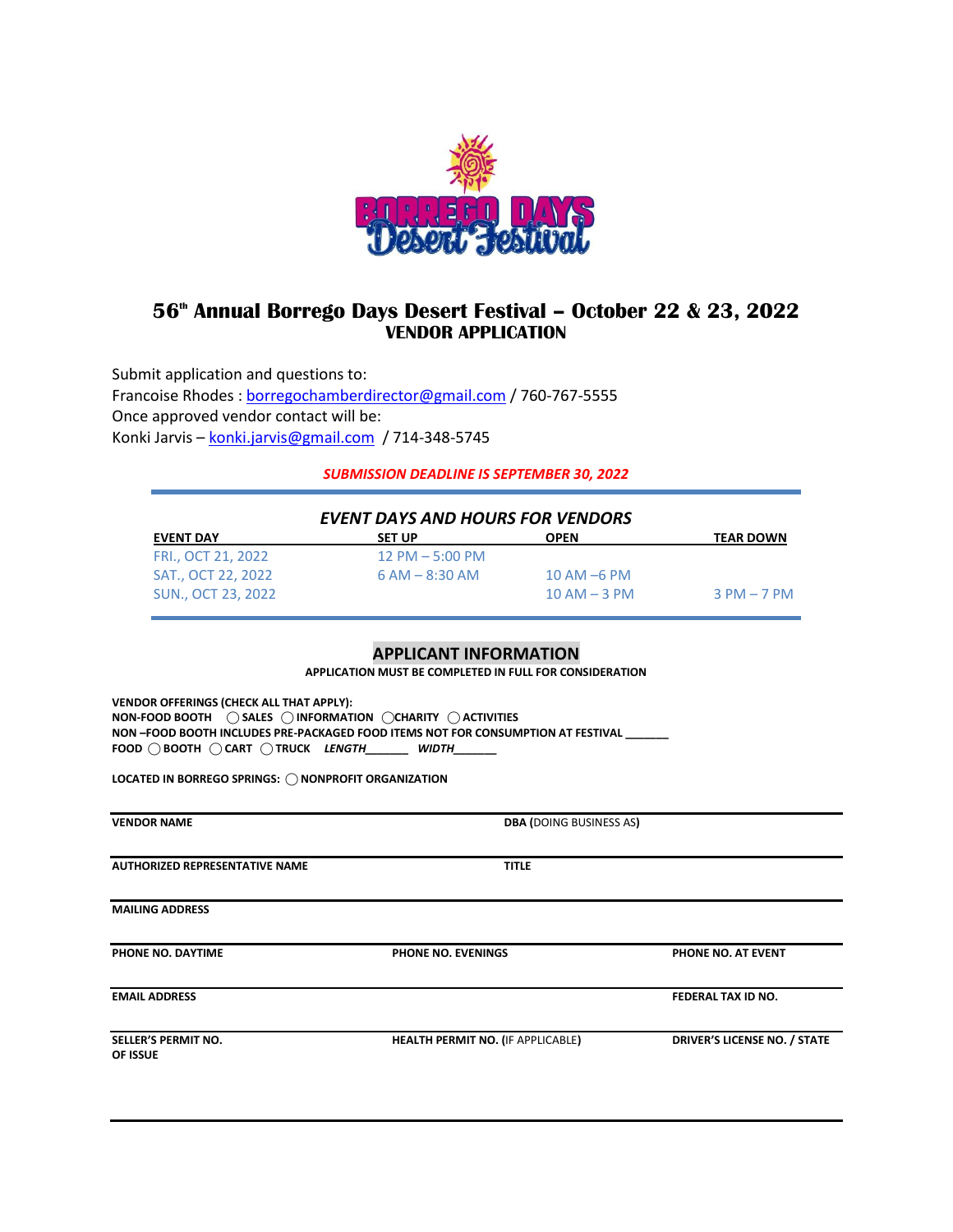| <b>VEHICLE</b> | <b>MAKE/MODEL</b> | YEAR | LICENSE NO. | <b>INSURANCE CARRIER</b> | <b>INSURANCE POLICY NO.</b> |
|----------------|-------------------|------|-------------|--------------------------|-----------------------------|
|----------------|-------------------|------|-------------|--------------------------|-----------------------------|

## **\*\*\*\*Arts & Crafts vendors if needed please request small business insurance waiver from Borrego Springs Chamber for coverage.**

**DESCRIBE** ITEMS YOU WISH TO SELL OR GIVE AWAY. ATTACH LIST/MENU OF ITEMS, INCLUDING PRICES. PICTURES/SAMPLES MAY BE REQUIRED.

**All vendors must be self-contained and able to supply their own power.** 

**Event Location:**

**Christmas Circle Community Park**

**700 Palm Canyon Drive**

**Borrego Springs, CA 92004**

**All Borrego Days Festival events are held at Christmas Circle.**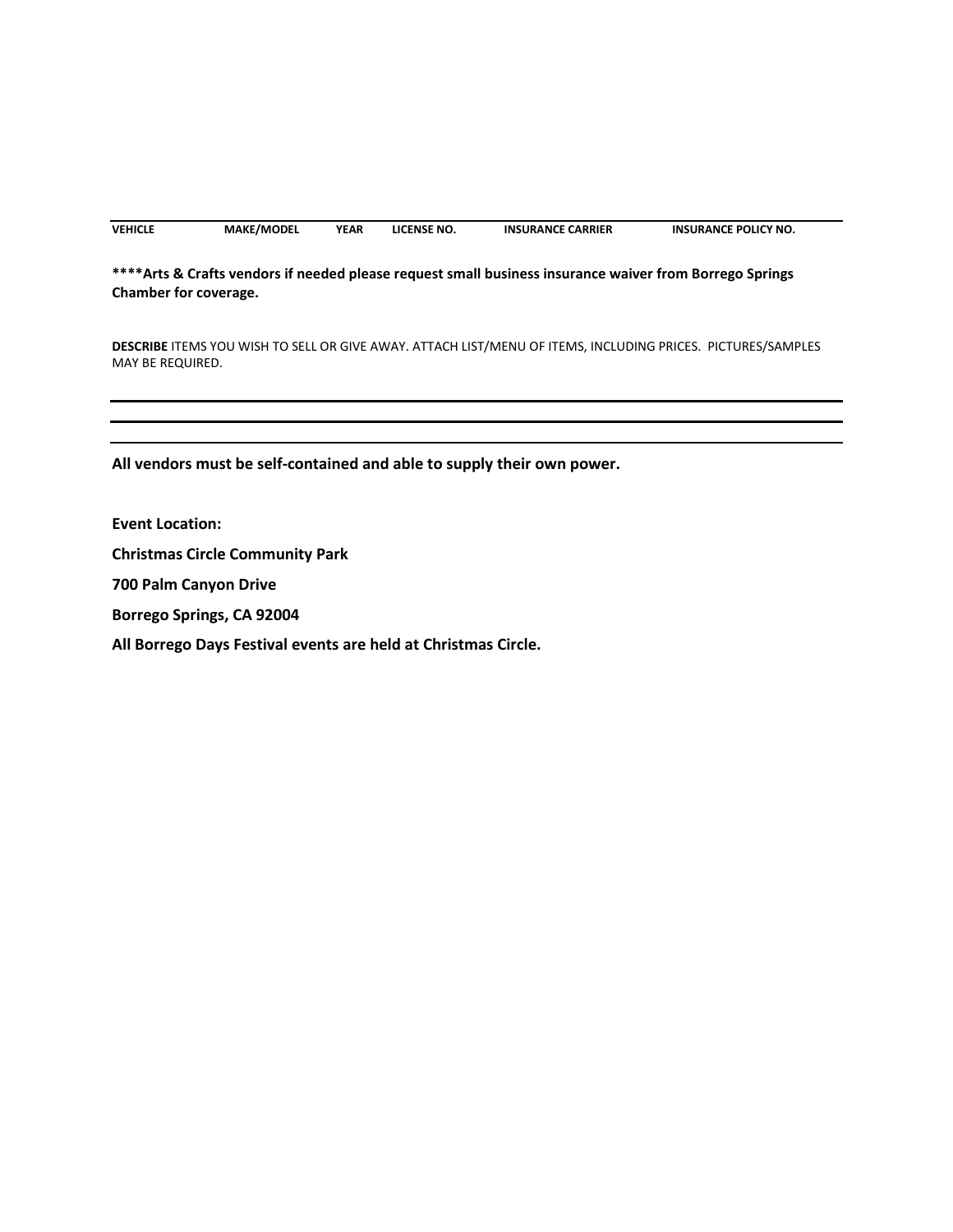**VENDOR APPLICATION** *SUBMISSION DEADLINE IS SEPTEMBER 30, 2022*

### **FEE INFORMATION**

10'X10' NON-FOOD BOOTH SPACE: **\$175.00 Number of spaces \_\_\_\_\_\_\_\_\_\_\_\_\_ = \$\_\_\_\_\_\_\_\_\_\_\_\_**

10' X 10' LOCAL NONPROFIT SPACE: **\$125.00 Number of spaces \_\_\_\_\_\_\_\_\_\_\_\_\_ = \$\_\_\_\_\_\_\_\_\_\_\_\_**

**Nonprofits - If granted a booth by a Borrego Days sponsor, vendor application must still be filled out/put zero in the fee space. Booth donated by \_\_\_\_\_\_\_\_\_\_\_\_\_\_\_\_\_\_\_\_\_\_\_\_\_\_\_\_\_\_\_\_\_\_\_\_\_\_\_\_\_\_\_\_\_** 

10'X10' FOOD BOOTH SPACE; OR FOOD CART, **\$250.**00 **Number of spaces** \_\_\_\_\_\_\_\_\_\_\_\_ = \$\_\_\_\_\_\_\_\_\_\_\_\_\_\_\_

FOOD TRUCK, **10%** OF ADJUSTED GROSS (ADJUSTED GROSS = GROSS REVENUE – SALES TAX)

 $\zeta$  N/A

FEES ARE FOR 2-DAY EVENT. **ALL VENDORS** MUST PROVIDE THEIR OWN CANOPIES/POPUPS, TABLES AND CHAIRS. FINAL SAY ON ALL BOOTH LOCATIONS RESIDES WITH THE BORREGO SPRINGS CHAMBER OF COMMERCE.

## **PRODUCT INFORMATION**

TO PROCESS YOUR APPLICATION, WE **MUST** RECEIVE A **COMPLETE** LIST/MENU OF ITEMS WITH PRICES. ONCE YOUR APPLICATION IS ACCEPTED, YOUR LIST/MEN OF ITEMS MAY NOT CHANGE WITH WRITTEN APROVAL FROM THE BORREGO SPRINGS CHAMBER OF COMMERCE. THIS IS A SMALLER VENUE, THEREFORE MULTIPLE VENDORS WITH THE SAME ITEMS ARE NOT ENCOURAGED. YOU MAY BE ASKED TO ADJUST YOUR LIST/MENU OF ITEMS. PICTURES AND/OR SAMPLES OF YOUR ITEMS MAY BE REQUIRED. **NOT ALLOWED:** ALCOHOLIC BEVERAGES (WHICH ARE EXCLUSIVE TO THE BEVERAGE GARDEN VENDOR); PROJECTILES OR WEAPONS OF ANY KIND (E.G., GUNS, KNIVES, BOWS, ARROWS, SLINGSHOTS, ETC.), WHETHER OPERABLE OR INOPERABLE, REAL OR TOY; CIGARETTES, PIPES, CIGARS, VAPES, INCENSE; FIRECRACKERS, POPPERS, SHOOTING STRING OR BALLOONS; PORNOGRAPHY; POLITICAL OR RELIGIOUS PROSELYTIZING; OR ANTI-AMERICA PROPAGANDA. **LIMITED EXCEPTIONS:** LOCAL BORREGO SPRINGS NONPROFITS, INCLUDING RELIGIOUS ORGANIZATIONS THAT PROVIDE AN APPROVED FESTIVAL ACTIVITY (E.G., CHILDREN FACE PAINTING, ARTS & CRAFTS PROJECTS, PUPPET SHOW, HEALTH SCREENINGS, ETC.) MAY ALSO SHARE THEIR NONPROFIT PROGRAMS AND LITERATURE, AND COLLECT CONTRIBUTIONS.

## **PAYMENT AND APPLICATION SUBMISSION**

TO PAY BY CHECK OR MONEY ORDER, **MAKE PAYABLE TO: BORREGO SPRINGS CHAMBER OF COMMERCE** ("BORREGO DAYS VENDOR" ON MEMO LINE), AND **MAIL** WITH YOUR COMPLETED APPLICATION, COPIES OF YOUR PERMIT(S) AND LIST/MENU OF ITEMS TO: **BORREGO SPRINGS CHAMBER OF COMMERCE, PO BOX 420, BORREGO SPRINGS, CA 92004.** IF SENDING APPLICATION BY **EMAIL**, PLEASE SEND AS A *SINGLE .PDF FILE* TO [borregochamberdirector@gmail.com,](mailto:borregochamberdirector@gmail.com) AND NOT AS A .JPEG, OTHER IMAGE FILE, OR AS MULTIPLE FILES. **FAX** TO **760-767-5976**.

TO PAY BY CREDIT CARD, COMPLETE THE CREDIT CARD INFORMATION BELOW:

| <b>CREDIT CARD NO.</b>                                                                                                                                                                                                 | <b>EXPIRATION DATE</b>        | <b>SECURITY CODE</b>    |
|------------------------------------------------------------------------------------------------------------------------------------------------------------------------------------------------------------------------|-------------------------------|-------------------------|
| <b>NAME ON CREDIT CARD</b>                                                                                                                                                                                             |                               | <b>BILLING ZIP CODE</b> |
| I, THE PARTY NAME ON THE CREDIT CARD, AUTHORIZE MY CARD TO BE CHARGED FOR                                                                                                                                              |                               |                         |
| <b>SIGNATURE OF CARDHOLDER</b>                                                                                                                                                                                         |                               | <b>DATE</b>             |
|                                                                                                                                                                                                                        |                               |                         |
| <u>THEREBY WARRANT AND CONFIRM THAT THE ABOVE INFORMATION IS TO THE BEST OF MY KNOWLEDGE AND BELIEF TRUE</u><br>AND CORRECT. FURTHERMORE, I ACKNOWLEDGE AND AFFIRM THAT IF MY APPLICATION IS DENIED MY PAYMENT WILL BE |                               |                         |
| RETURNED TO ME; IF I DON'T MEET MY VENDOR RESPONSIBILITIES OR FOLLOW THE APPLICABLE REQUIREMENTS,                                                                                                                      |                               |                         |
| STANDARDS AND POLICIES I CAN BE REMOVED AS A VENDOR WITHOUT RECOURSE; AND IF I AM REMOVED OR DO NOT                                                                                                                    |                               |                         |
| SHOW UP I WILL NOT BE ENTITLED TO OR RECEIVE A REFUND.                                                                                                                                                                 |                               |                         |
| SIGN:                                                                                                                                                                                                                  |                               |                         |
| <b>AUTHORIZED REPRESENTATIVE</b>                                                                                                                                                                                       | <b>PRINT NAME &amp; TITLE</b> |                         |
| <b>DATE</b>                                                                                                                                                                                                            |                               |                         |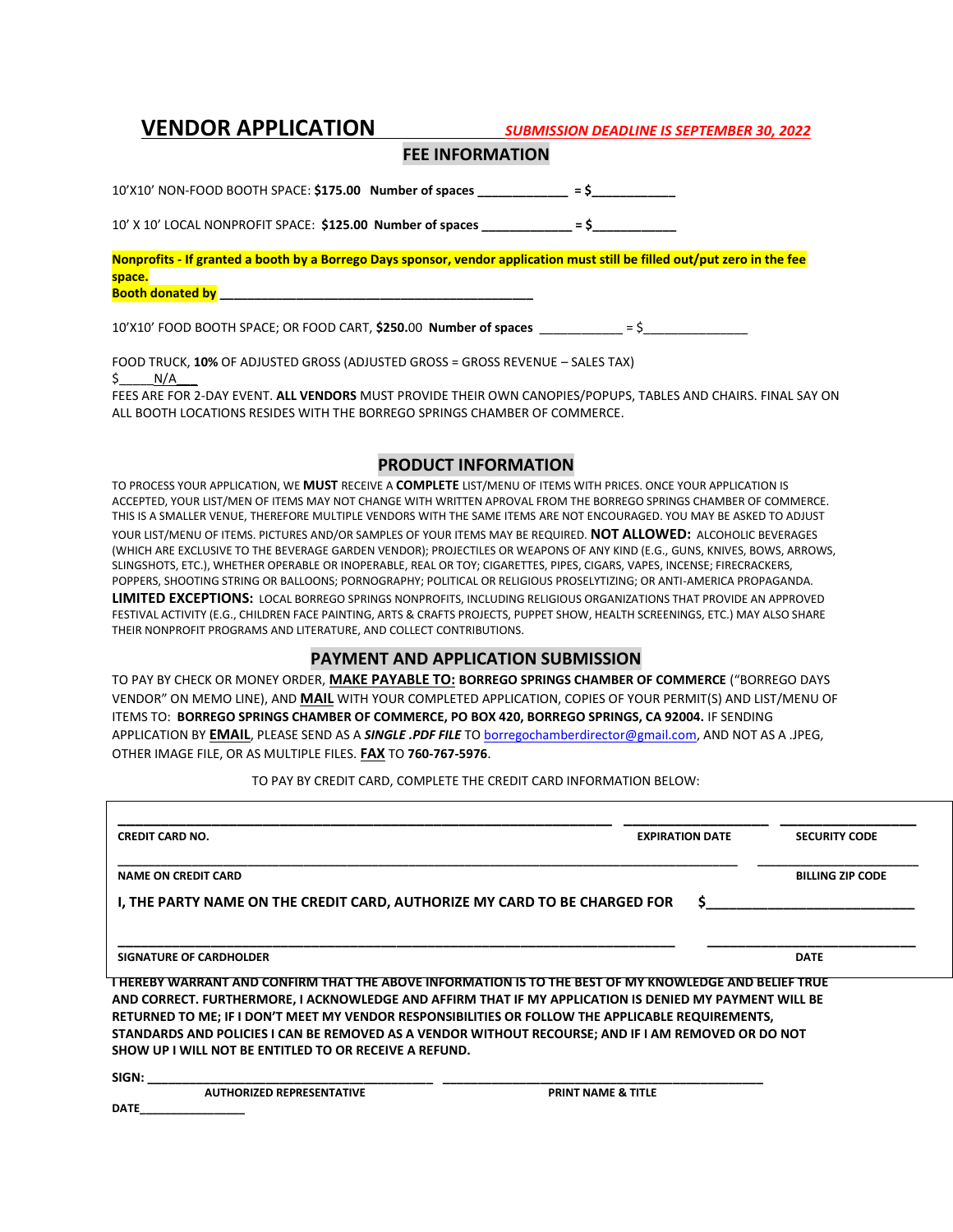## **VENDOR RESPONSIBILITY CHECKLIST**

**SUBMIT COMPLETE AND SIGNED APPLICATION**

**SUBMIT SELLER'S PERMIT WITH APPLICATION**

**SUBMIT HEALTH PERMIT WITH APPLICATION** (FOOD VENDORS ONLY)

**SUBMIT BOOTH/CART/TRUCK PHOTO(S) WITH APPLICATION** (IF YOU ARE A NEW VENDOR)

**SUBMIT LIST/MENU OF ITEMS, INCLUDING PRICES, WITH APPLICATION; AND ITEM PHOTOS/SAMPES UPON REQUEST**

**SUBMIT PAYMENT WITH APPLICATION; FOOD TRUCKS SUBMIT REVENUE REPORT AND PERCENTAGE BEFORE YOU TEAR DOWN**

**SUBMIT INSURANCE CERTIFICATES PER ADDITIONAL INSURANCE REQUIREMENTS**

**READ, UNDERSTAND AND FOLLOW BORREGO DAYS DESERT FESTIVAL POLICIES** 

**READ, UNDERSTAND AND FOLLOW BOOTH, CART AND TRUCK REQUIREMENTS, AS APPLICABLE**

**READ, UNDERSTAND AND FOLLOW HEALTH AND FIRE DEPARTMENTS' STANDARDS, AS APPLICABLE**

## **BORREGO DAYS DESERT FESTIVAL POLICIES**

#### **1. DAYS AND HOURS FOR VENDORS**

| <b>EVENT DAY</b>   | <b>SET UP</b>    | <b>OPEN</b>      | <b>TEAR DOWN</b>  |
|--------------------|------------------|------------------|-------------------|
| FRI, OCT. 21, 2022 | $12$ PM $-5$ PM  |                  |                   |
| SAT, OCT. 22, 2022 | $6 AM - 8:30 AM$ | $10$ AM $-6$ PM  |                   |
| SUN. OCT.23. 2022  |                  | $10$ AM $-$ 3 PM | $3:05$ PM $-7$ PM |

**TIMES LISTED FOR VENDOR SET UP ARE THE MAXIMUM WINDOWS OF TIME AVAILABLE, AND UNFORTUNATELY, ARE NOT FLEXIBLE!**

- **2. SET UP** For check-in and set up on Friday, October 22 and Saturday, October 23, please check-in at the kitchen near the gazebo at the Christmas Circle Park. If you need assistance or Konki Jarvis has stepped away call (714) 348-5745. DO NOT drive on the grass WITHOUT permission from Konki Jarvis. Commercial booths are located on the outer edge of the Christmas Circle Park and are easily accessible. Konki Jarvis and check-in team will provide space assignment, and only after all required paperwork is received and fees are paid. After setup, vendor vehicles (other than food trucks) must be removed from the Christmas Circle roadway. **Advanced permission required for any exceptions!**
- **3. REFUNDS** The Borrego Springs Chamber of Commerce is not responsible for a vendor's closure by government officials, including inadequate health or fire equipment standards. There are no refunds if you are shut down by a government official, or if you are shut down or not allowed to open for not following the rules, regulations, standards and policies, or for not showing up. If the event is shut down due to act of God, weather or ware before 3:00pm Saturday, vendors will receive a full refund, if after 3:00pm there will be no refunds, as well as no refunds for temporary or intermittent shut downs for weather.
- **4. PLAN AHEAD** Your booth, cart or truck should be totally self-contained for each day. Please plan ahead. It is important to estimate the number of items you will need for each day. BE READY WITH SET UP AND SUFFICIENT ITEMS, SUPPLIES AND STAFF FOR EACH FULL DAY'S REQUIREMENTS. Vehicle access during event hours is unavailable. If you use ice, remember this is the desert and plan for extra as supplies in town will be limited. Plan for resupply runs as needed. The nearest 24-hour big-box store is approximately 50 miles away in Brawley on S86, and the nearest 24-hour convenience store is approximately 25 miles away in West Shore at the intersection of S22 and S86.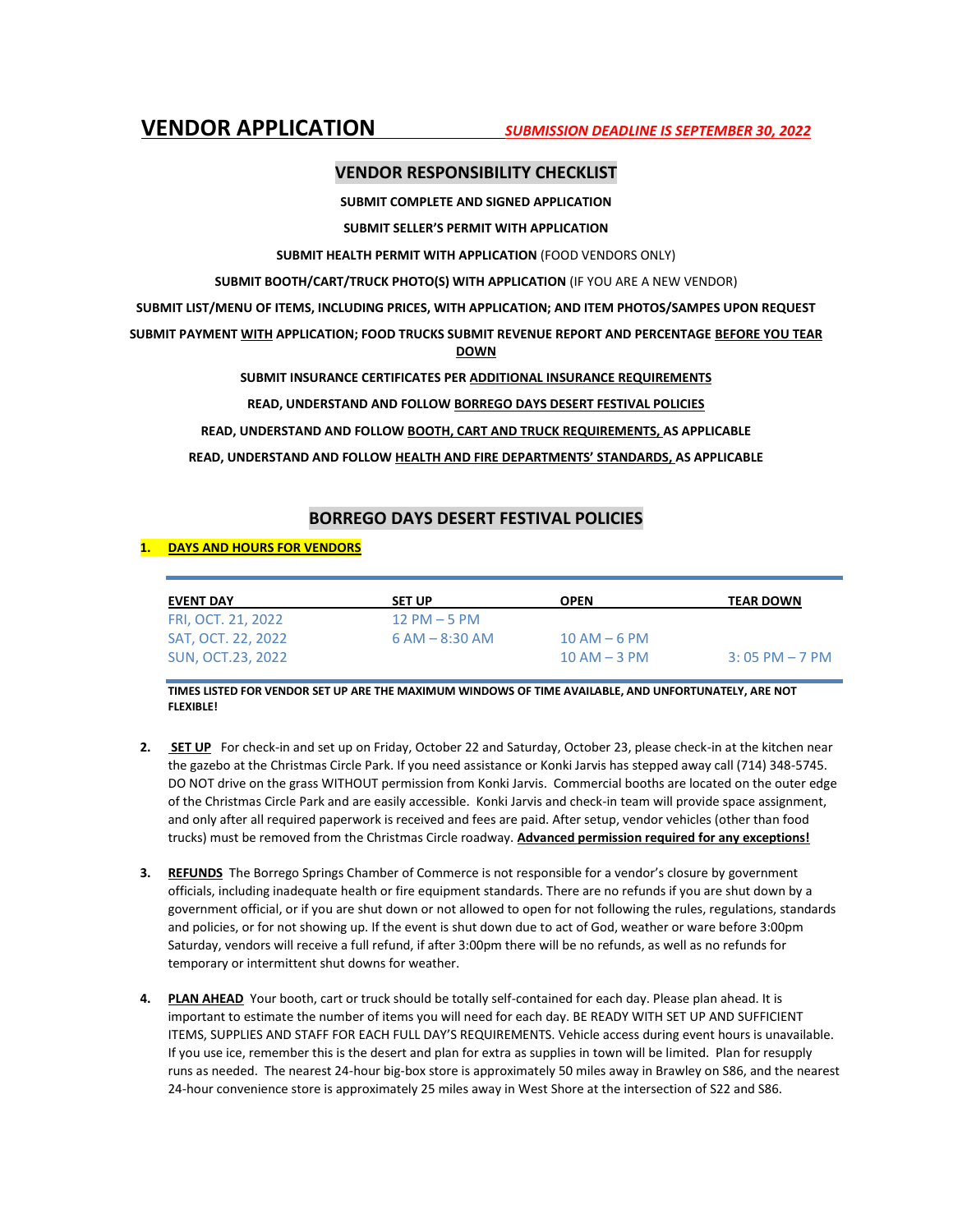- **5. VENDOR AREA MAINTENANCE** You are responsible for keeping and leaving your vendor area clean and safe, and securing all signs. Bring your own trash cans for your area. Trash containers within Christmas Circle Park are for the festival attendees NOT VENDORS. Dumpsters are located at the northeast side of Christmas Circle on the street; please dispose of your booth trash there.
- **6. ITEMS ALLOWED** You agree to sell, give-away or promote only the items on your preapproved list/menu included with your application, and approved by the Borrego Springs Chamber of Commerce. No provision of the preapproved list/menu shall be modified unless in writing signed by an authorized representative of the Borrego Springs Chamber of Commerce. To process your application, we **MUST** receive a **complete** list/menu of items with prices. Once your application is accepted, your list/menu of items may not change without written approval from the Borrego Springs Chamber of Commerce. This is a smaller venue, therefore multiple vendors with the same items are not encouraged. You may be asked to adjust your list/menu of items. Pictures and/or samples of your items may be required.
- **7. ITEMS NOT ALLOWED** Items not allowed are alcoholic beverages (i.e. NO ALCOHOLIC BEVERAGES). These are exclusive to the ABC licensed beverage garden vendor. Other items not allowed are: projectiles or weapons of any kind (e.g., guns, knives, bows, arrows, slingshots, etc.), whether operable or inoperable, real or toy; cigarettes, pipes, cigars, vapes, incense; firecrackers, sparklers, poppers, shooting string or balloons; pornography; political or religious proselytizing; or anti-America propaganda. **Limited exceptions:** There are limited exceptions for local Borrego Springs nonprofits including religious organizations that provide an approved festival activity (e.g., children face painting, arts & crafts projects, puppet show, health screenings, etc.), they may also share their local nonprofit's programs and literature and collect donations.
- **8. ITEM EXCLUSIVES** Item exclusives, especially for food and beverage, are encouraged as this is a smaller venue. Selection of vendors and exclusives is at the discretion of the Borrego Springs Chamber of Commerce, so **get your application in early!**

# **BOOTH, CART & TRUCK REQUIREMENTS AND HEALTH & FIRE DEPARTMENTS' STANDARDS**

### **The Borrego Springs Chamber of Commerce Provides:**

- A 100 sq. ft. booth space at Christmas Circle
- A curb space for each foot truck on Christmas Circle
- **Utensil washing station at Christmas Circle**
- Restrooms at Christmas Circle
- **Entertainment at Christmas Circle**

### **All Vendors are Required to Have:**

- **Self-Contained Booth, Cart or Food Truck**
- Seller's Permit
- Licensed Driver and Proof of Insurance for any Vehicles on Public Roadways during Event Days and Hours
- **Insurance Certificates as Specified by County of San Diego, if required by County of San Diego**

### **All Food Vendors are Additionally Required to Have:**

- Health Permit
- **Fire Extinguisher, Minimum Classification 2A10BC**
- Required Hand Washing Setup
- **Proper Temperature Control of All Food and Beverages**
- **Only Unexpired Food and Beverage**
- Booth with Floor and Sidewalls
- **Food Storage 6" Above the Ground**